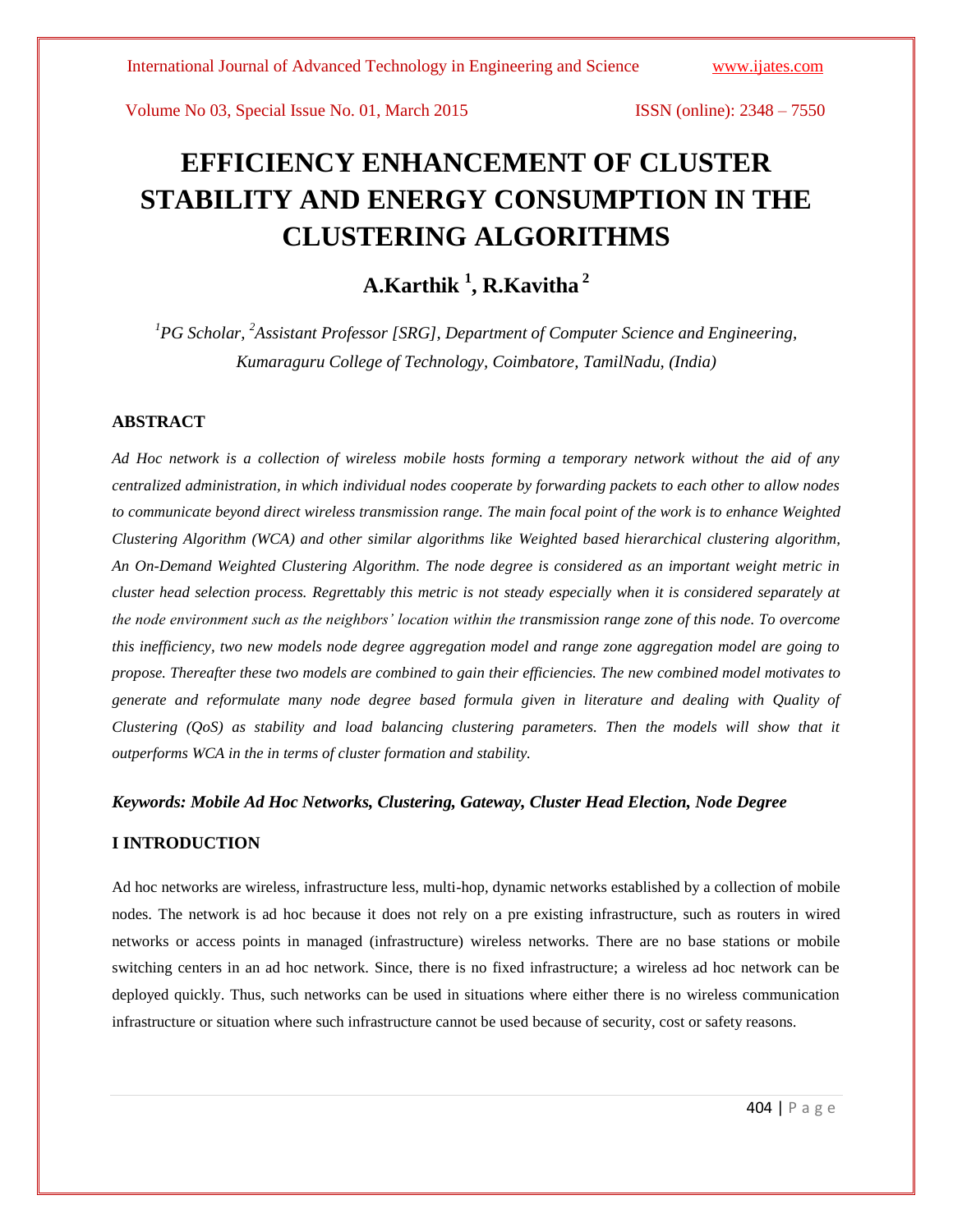Ad-hoc networks are mainly used for military applications. Since then, they have become increasingly more popular within the computing industry. Applications include emergency search and rescue operations, deployment of sensors, conferences, exhibitions, virtual classrooms and operations in environments

In Ad hoc networks nodes within the transmission range can communicate directly with each other. Nodes outside the transmission range must communicate indirectly using a multi hop routing protocol. Instead of that many clustering schemes have been proposed to organize the manet into a hierarchy with a view to improve the efficiency of routing .clustering is defined as a way to reconfigure all nodes into small virtual groups according to their regional vicinity. Cluster structure consist of three kinds of nodes namely cluster head, cluster members (ordinary node) and gateway nodes

The major issues in cluster based MANETs are topology management, mobility management, overhead of cluster head and frequent leader re-election. There are no stationary nodes or base stations, each node in the network act as the router that forwards the packet to other nodes. Due to the node heterogeneity, nodes will have highly variable amount of resources and this produces the hierarchy in their roles inside the networks. Cluster heads are analogous to the base station concept in current cellular systems. Electing the leader for a cluster is very important but sophisticated job. The factors like location of the node, mobility, energy and throughput are considered in electing the cluster head. Communication done with the node in the other cluster can be done through gateways. Gateways are nodes that can hear two or more cluster heads.

Gateway nodes are located at edge or boundary of the cluster which listen to transmissions from another cluster's node. Ordinary nodes send the packets to their cluster head that either distributes the packets inside the cluster, or (if the destination is outside the cluster) forwards them to a gateway node to be delivered to the other clusters. By replacing the nodes with clusters, existing routing protocols can be directly applied to the network. Only gateways and cluster heads Participate in the propagation of routing control/update messages. In dense networks this significantly reduces the Routing overhead, thus solving scalability problems for routing algorithms in large ad hoc networks.

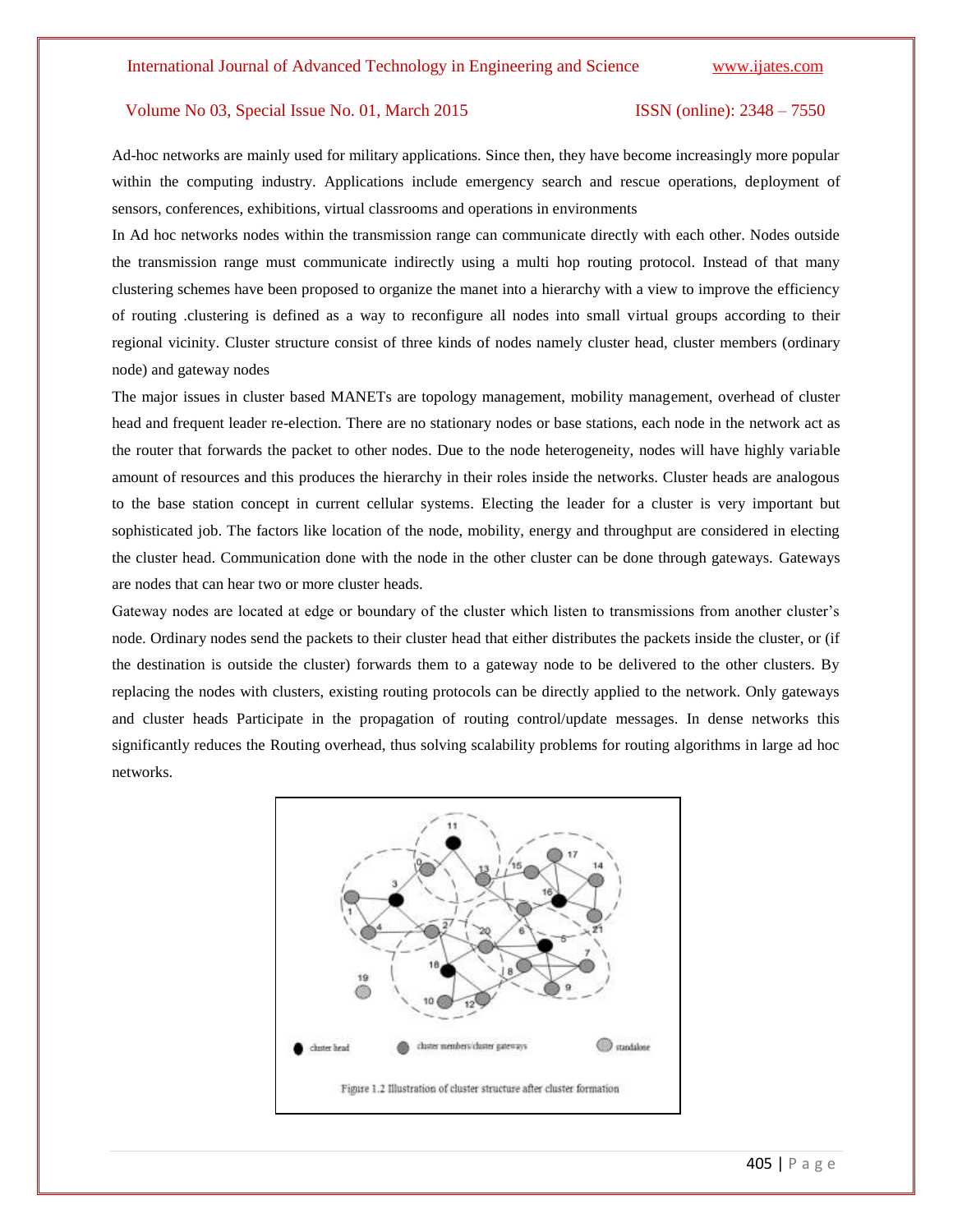#### **1.1 Clustering In Manet**

A successful approach for dealing with the maintenance of mobile ad hoc networks is by partitioning the network into clusters. In this way the network becomes more manageable. It must be clear though that a clustering technique is not a routing protocol. Clustering is a method which aggregates nodes into groups. These groups are contained by the network and they are known as clusters. A cluster is basically a subset of nodes of the network that satisfies a certain property. Clusters are analogous to cells in a cellular network. However, the cluster organization of an ad hoc network cannot be achieved offline as in fixed networks.

Clustering presents several advantages for the medium access layer and the network layer in MANET. The implementation of clustering schemes allows a better performance of the protocols for the Medium Access Control (MAC) layer by improving spatial reuse, throughput, scalability and power consumption. On the other hand, layer by reducing the size of the routing tables and by decreasing transmission overhead due to the update of routing tables after topological changes occur.

Clustering helps aggregate topology information since the number of nodes of a cluster is smaller than the number of nodes of the entire network. Therefore, each node only needs to store a fraction of the total network routing information. The purpose of a clustering algorithm is to produce and maintain a connected cluster. In most clustering techniques nodes are selected to play different roles according to a certain criteria. In general, three types of nodes are defined clustering helps improve routing at the network

#### **1.1.1 Ordinary Nodes**

Ordinary nodes are members of a cluster which do not have neighbors belonging to a different cluster.

#### **1.1.2 Gateway Nodes**

Gateway nodes are nodes in a non-cluster head state located at the periphery of a cluster. These types of nodes are called gateways because they are able to listen to transmissions from another node which is in a different cluster. To accomplish this, a gateway node must have at least one neighbor that is a member of another cluster.

#### **1.1.3 Cluster-heads**

Most clustering approaches for mobile ad hoc networks select a subset of nodes in order to form a network backbone that supports control functions. A set of the selected nodes are called cluster heads and each node in the network is associated with one. Cluster heads are connected with one another directly or through gateway nodes. The union of gateway nodes and cluster heads form a connected backbone.

### **1.1.4 Why do ad hoc networks require clustering?**

It has been shown that cluster architecture guarantees basic performance achievement in a MANET with a large number of mobile terminals. A cluster structure, as an effective topology control means, provides at least three benefits.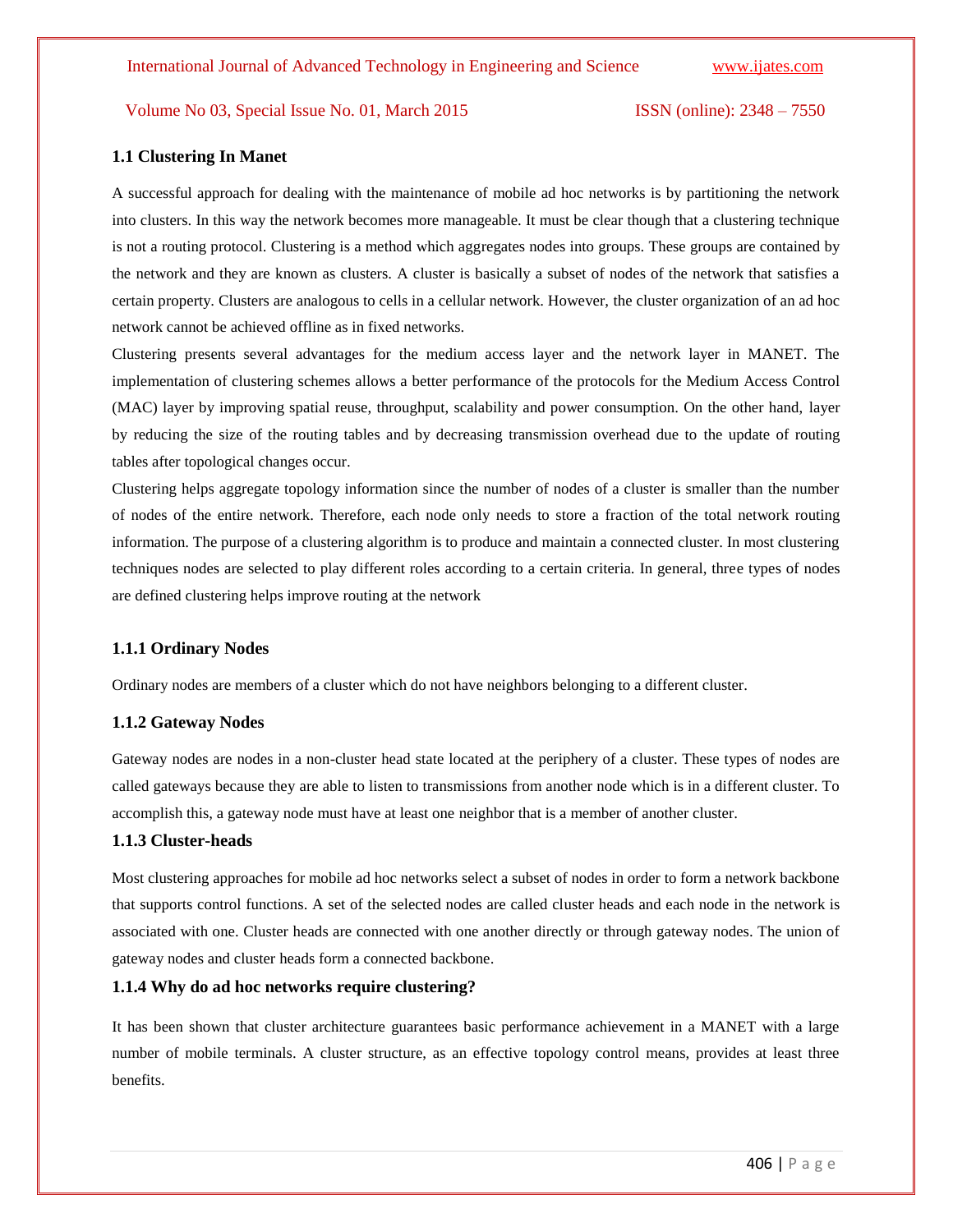First, a cluster structure facilitates the spatial reuse of resources to increase the system capacity. With the nonoverlapping multi cluster structure, two clusters may deploy the same frequency or code set if they are not neighboring clusters. Also, a cluster can better coordinate its transmission events with the help of a special mobile node, such as a cluster head, residing in it. This can save much resources used for retransmission resulting from reduced transmission collision.

The second benefit is in routing, because the set of cluster heads and cluster gateways can normally form a virtual backbone for inter-cluster routing, and thus the generation and spreading of routing information can be restricted in this set of nodes. Last, a cluster structure makes an ad hoc network appear smaller and more stable in the view of each mobile terminal. When a mobile node changes its attaching cluster, only mobile nodes residing in the corresponding clusters need to update the information. Thus, local changes need not be seen and updated by the entire network, and information processed and stored by each mobile node is greatly reduced.

#### **II RELATED WORK**

Several heuristics have been proposed to choose cluster heads in an adhoc network.

### **2.1 Lowest-ID Clustering Algorithm (LIC)**

The node with the minimum ID is chosen to be a cluster head. Major drawbacks of this algorithm are its bias towards nodes with smaller ids which may lead to the battery drainage of certain nodes, and it does not attempt to balance the load uniformly across all the nodes.

#### **2.2 Highest Connectivity Clustering Algorithm (HCC)**

This algorithm is also known as connectivity-based clustering algorithm. Each and every node will broadcast its ID to the neighbor nodes within its transmission range. The degree for each node is calculated and the node that contains the maximum number of neighbors is selected as the cluster head. Disadvantages are there will be lower throughputs when the degree of the node increases

#### **2.3 Weighted Clustering Algorithm (WCA)**

The weighted clustering algorithm (WCA) is based on the use of a combined weight metric. i.e., the number of neighbors, distance with all neighbors, mobility and cumulative time for which the node acts as the cluster head. The weight values are broadcast by each node and so each node knows the weight values of all other nodes and other cluster heads in the system.

#### **2.4 An On-Demand Weighted Clustering Algorithm (WCA) for Ad hoc Network**

In this work, a weighted clustering algorithm (WCA) is presented which takes into consideration the number of nodes a cluster head can handle ideally (without any severe degradation of the system performance), transmission power, mobility and battery power of the nodes. Most of the existing clustering algorithms are invoked periodically but this algorithm is not periodic. Its invocation is adaptive based on the mobility of the nodes. More precisely, the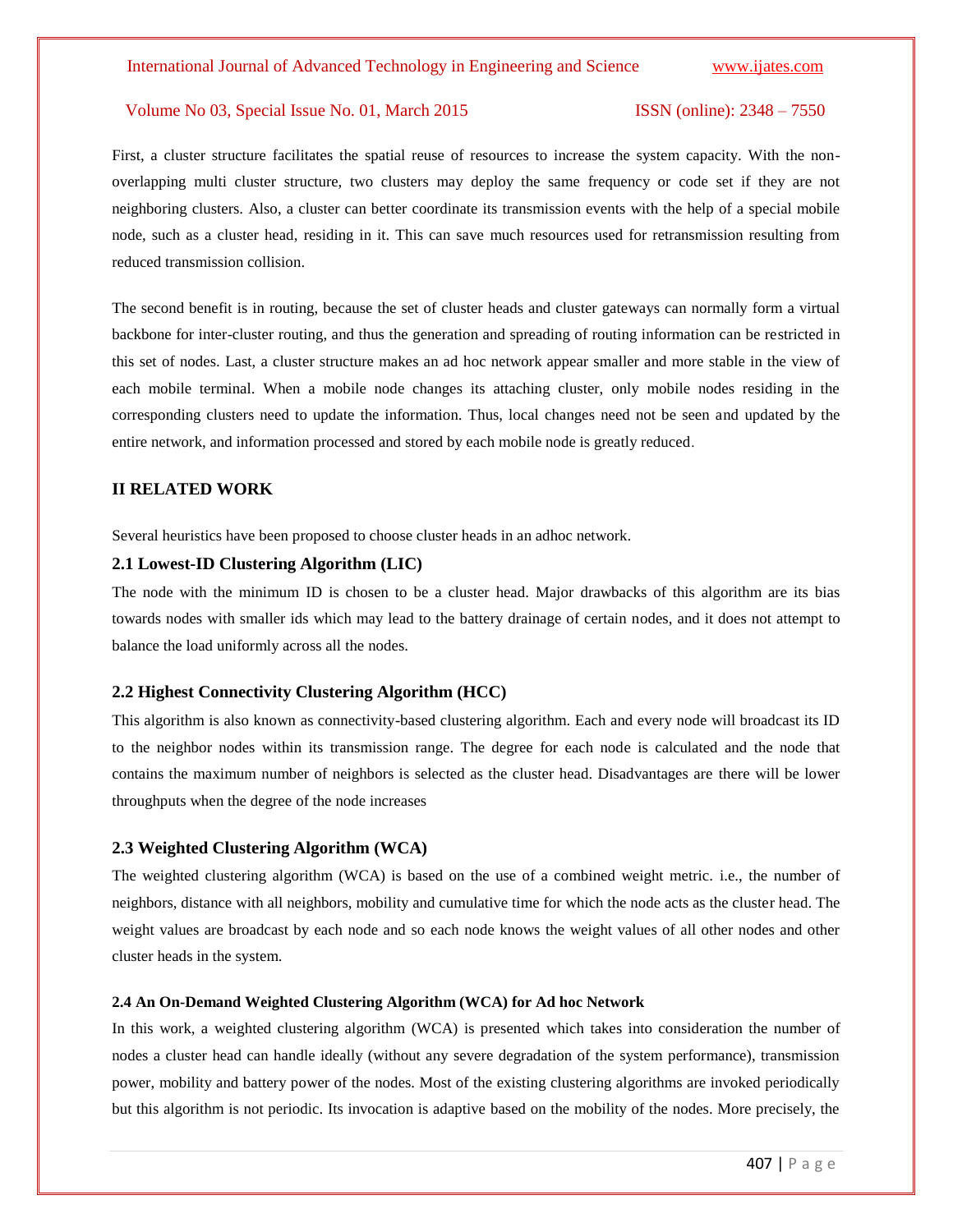election procedure is delayed as long as possible to reduce the computation cost. Frequent updates result in high information exchange among the nodes resulting in high communication overhead. The algorithm is executed only when there is a need, i.e., when a node is no longer able to attach itself to any of the existing cluster heads. This algorithm performs significantly better than both of the Highest- Degree and the Lowest-ID heuristics.

#### **2.5 Distributed Clustering for Ad Hoc Networks**

Distributed Clustering Algorithm (DCA) is presented that generalizes the previous approaches by allowing the choice of the cluster heads based on a generic weight associated to each node: The bigger the weight of a node, the better that node for the role of cluster head.

#### **III EXISTING SYSTEM**

In the existing system, a weight based distributed clustering algorithm (WCA) is presented which can dynamically adapt itself with the ever changing topology of ad hoc networks is proposed. In this approach, the number of nodes is restricted to be catered by a CH, so that it does not degrade the MAC functioning. It also has the flexibility of assigning different weights and takes into account a combined effect of the ideal degree, transmission power, and mobility and battery power of the nodes. The cluster head selection problem is considered in wireless ad-hoc networks where it is necessary to provide robustness in the face of topological changes caused by node motion, node failure and node insertion or removal. The main contribution of this work is a new strategy for clustering a wireless AD HOC network and improvements in WCA and other similar algorithms. Some analytical models are derived and thereafter some clustering schemes. This contribution also extends previous works in providing some properties and analyses of Quality of Clustering (*QoC*) in ADHOC.

The main drawbacks of the system are

- less energy efficient
- less accuracy of cluster head selection
- less stability

#### **IV PROPOSED SYSTEM**

In the proposed system, an innovative technique is introduced which is called Enhanced Quality of Clustering (EQoC) for reducing the energy consumption. Cluster Head (CH) election is the process to select a node within the cluster as a leader node. Cluster Head maintains the information related to its cluster. This information includes a list of nodes in the cluster and the path to every node.

The contributions of this work are:

(1) In this method, instead of reelecting cluster head the current cluster head assigns the cluster head before its going to dead so that the re-clustering is reduced ,energy is save by reducing re-cluster. If the new cluster head is elected the current cluster head provides their backup details to that new cluster head. The backup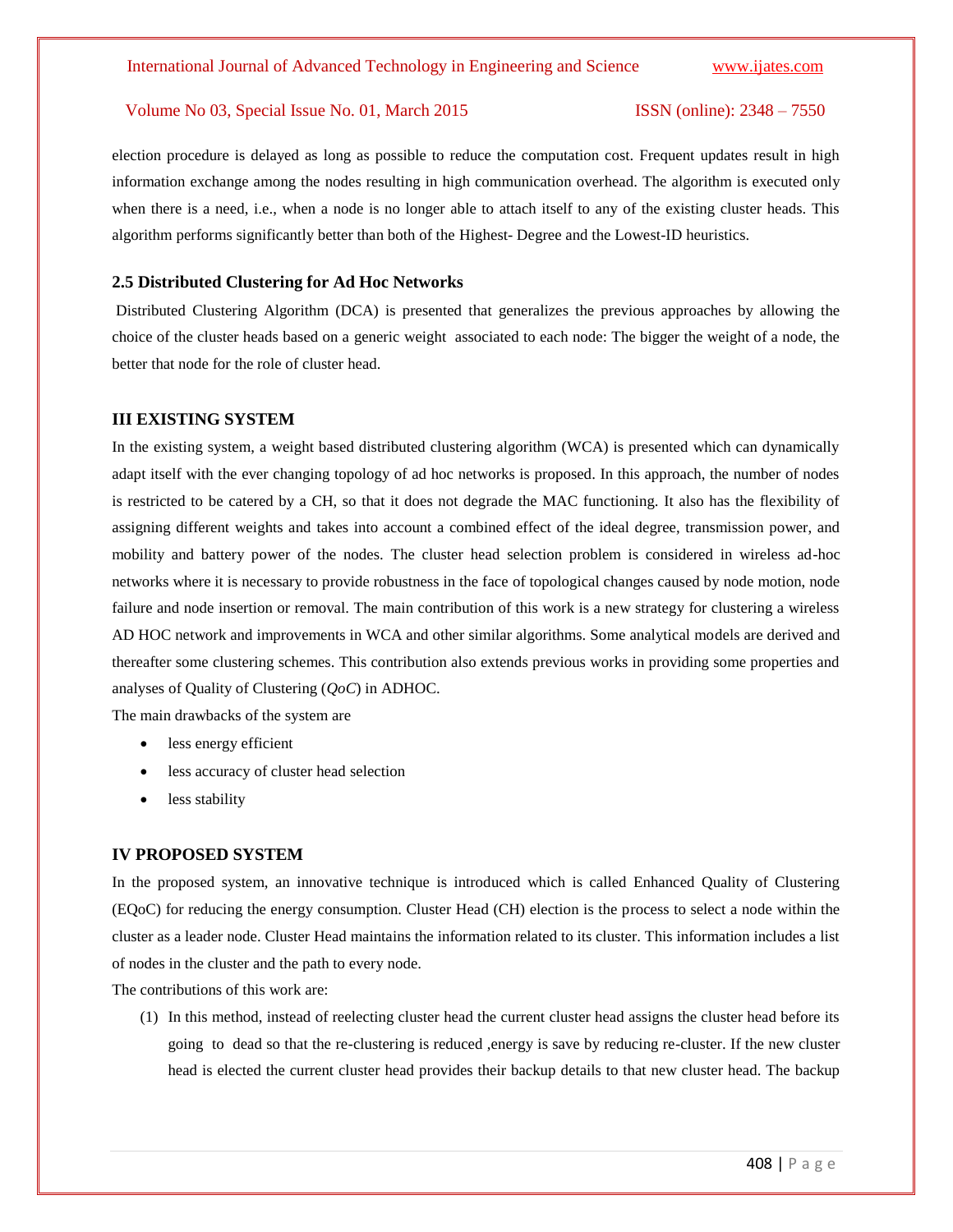details include considering the number of clusters and number of cluster heads within the transmission range of the non cluster head sensor nodes in their clusters.

(2) Suppose, if the two nodes having same value the centre of the node is elected as cluster head. Suppose, if it is in the cluster edge check with the nearest cluster. Suppose, if it is in the cluster edge check with the nearest cluster.

By using this enhanced quality-of-clustering method, the high amount of energy is saved.

#### **4.1 NQCA: Node Quality Based Cluster Algorithm**

A combined weight clustering algorithm is used to establish a stable clustering architecture in the proposed system. The proposed algorithm and it has a hierarchical structure that can maintain the topology of MANET as stable as possible. Thereby optimizing network performance and making efficient resource allocation for nodes. This makes it possible to maintain efficient and stable topology in MANET environment. In this algorithm, the node with the highest fitness is elected as the CH. In the proposed algorithm, due to the weight metric, cluster creation is done very quickly which causes network services to be more accessible. The CH is selected efficiently based on these factors like high transmission power, transmission range, distance mobility, battery power and energy. Since the CH will not be changed dynamically, the average number of cluster formations will be reduced.



#### **Fig 4.1 Block diagram for proposed system**

The NQCA algorithm that effectively combines parameters degree, transmission power, and mobility and battery power of the nodes with certain weighting factors according to the system needs. The flexibility of changing the weight factors helps apply this algorithm to various networks. The output of CH election procedure will be a set of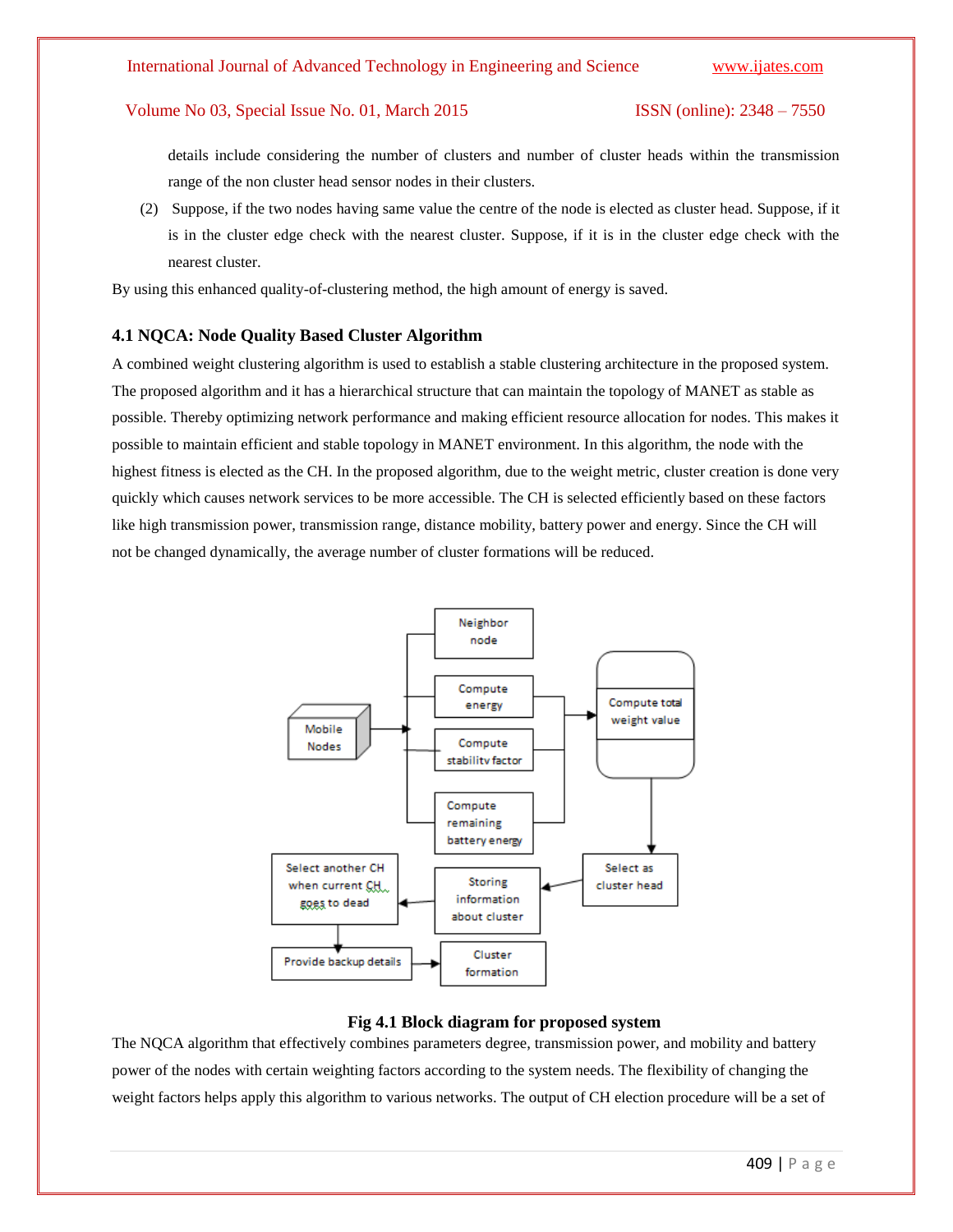nodes called the dominant set. The CH election procedure is invoked at the time of system activation and also when the current dominant set is unable to cover all the nodes. Every invocation of the election algorithm does not necessarily mean that all the CHs in the previous dominant set are replaced with the new ones. If a node detaches itself from its current CH and attaches to another CH, then the involved CHs update their member list instead of invoking the election algorithm.

NQCA structure

This algorithm is composed of two parts

- i) CH selection
- ii) Cluster member grouping

#### **4.1.1 CH selection**

#### **4.1.1.1 Node priority aggregation model:**

CH selection process priorities to the nodes based on their degree in this order: priority of strong node>priority of weak node> priority of border node. For this purpose, introduce the node type indicator (ntype), which is calculated as follows:

$$
ntype(v_i) = \begin{cases} 1, \deg(v_i) \ge 3 & (SN: strong node) \\ 2, \deg(v_i) = 2 & (WN: weak node) \\ 3, \deg(v_i) = 1 & (BN: border node) \end{cases}
$$

#### **4.1.1.2 Range zone aggregation model**

The first two zones contain trusted neighbors whose neighborhood is guaranteed for a well-defined period. However, the other neighbor nodes, which are situated in the *risked zone,* are considered as topologically unfavorable (not trusted) nodes because they can be assumed to leave the partition earlier than trusted nodes. To give higher priority to trusted nodes and less priority to not trusted nodes during the CH selection processes

#### **4.1.2 Cluster member grouping**

This stage constitutes the final step of NQCA algorithm and represents the construction of the cluster members' set. Each CH defines its neighbors at two hops maximum, which form the members of the cluster. In the following step, each CH stores all information about its members, and all nodes record the CH identifier.

**Node quality**

"The node quality" is calculated as follows:

 $ndq(v_i) = comind(v_i) \times deg(v_i)$ 

**Clustering stability** enhancement

Despite the node mobility in MANETs, the cluster structure should be kept as stable as possible Otherwise, frequent cluster change or re-clustering adversely affects the performance of radio resource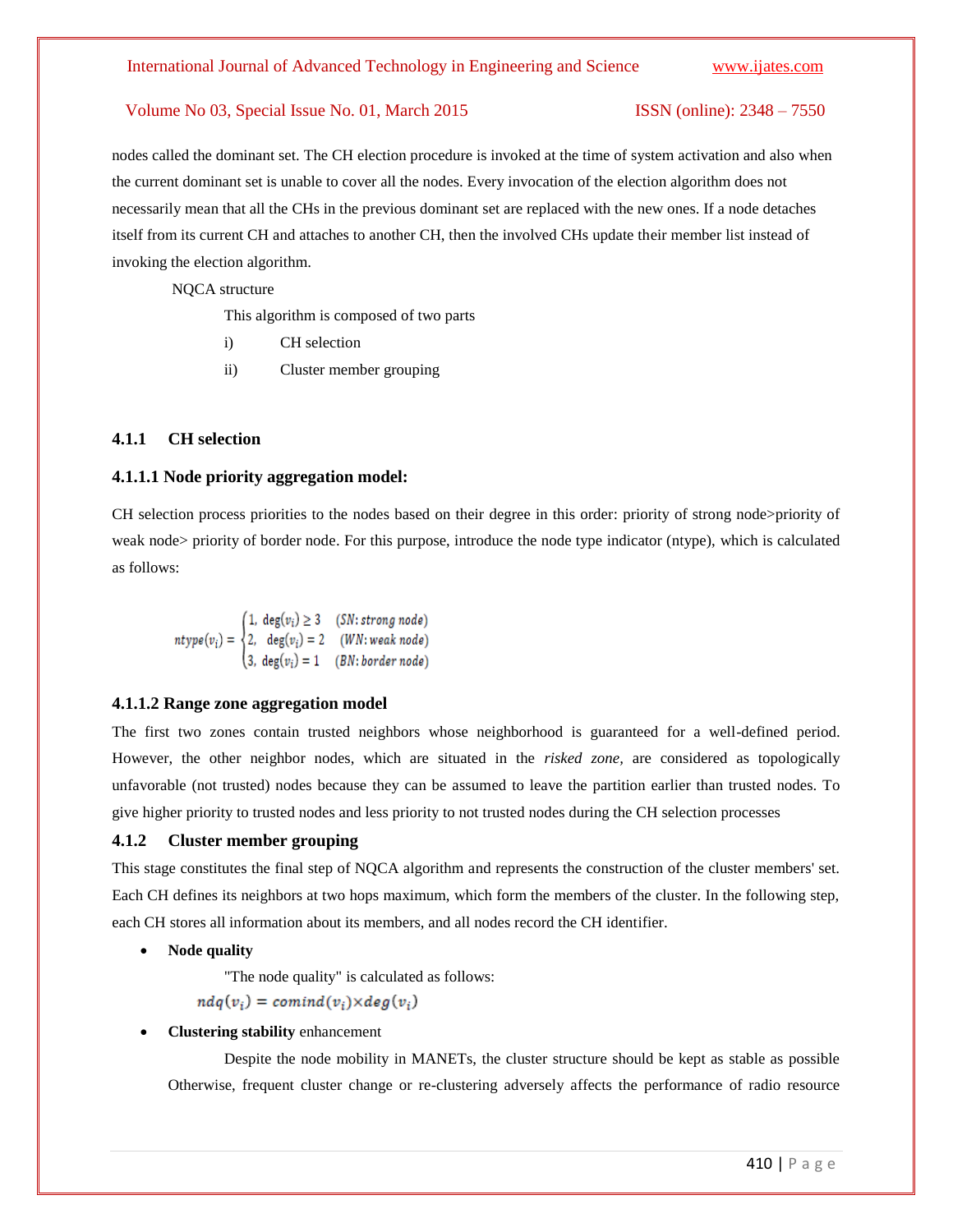allocation and scheduling protocols By stability, it mean that the cluster structure remains unchanged for a given reasonable time period. Stability factor for each node as follows:

 $STF(v_i) = ZD(v_i)/ndq(v_i)$ 

#### **Energy consumption**

In Adhoc network known that more power is required to communicate to a larger distance. Therefore, they evaluate the energy consumption. For this purpose every node, compute the sum of the distances with its neighbors

$$
D(v_i) = \sum_{i=1}^n dis(v_i, v_i)
$$

#### **Remaining battery energy**

The weakness in WCA is computing the cumulative time during which a node acts as a CH. This cannot guarantee a good assessment of energy consumption because data communication consumes a large amount of energy and varies greatly from node to node. Each mobile node can easily estimate its remaining battery energy (RBE). A node with longer remaining battery lifetime is a better choice for a CH.

**Combined Weight**

 $W(v_i) = w_1 Z D(v_i) + w_2 R B E(v_i) + w_3 S T F(v_i) + w_4 \beta(v_i)$ 

#### **V SIMULATION RESULTS**

In the table the parameters of the simulation are presented. Each node is randomly distributed in 1000x1000m physical area. Number of nodes was change from 10 to 80 in steps of 10. Weight parameters are equal:  $W1 = 0.25$ for degree of the node,  $W2 = 0.35$  for received power level,  $W3 = 0.20$  for the stationary factor and  $W4 = 0.20$  for the battery level. The simulation time was the same for all scenarios and equal 170 s.

| Parameter          | Value                |
|--------------------|----------------------|
| network area       | $1000 \times 1000$ m |
| number of nodes    | $20 - 80$            |
| transmission range | $160 - 240$ m        |
| simulation time    | 170s                 |
| speed              | $0 - 10$ m/s         |
| weight 1           | 0.25                 |
| weight 2           | 0.35                 |

#### **Performance Metrics**

To performance evaluation of the algorithm, four metrics will be observed: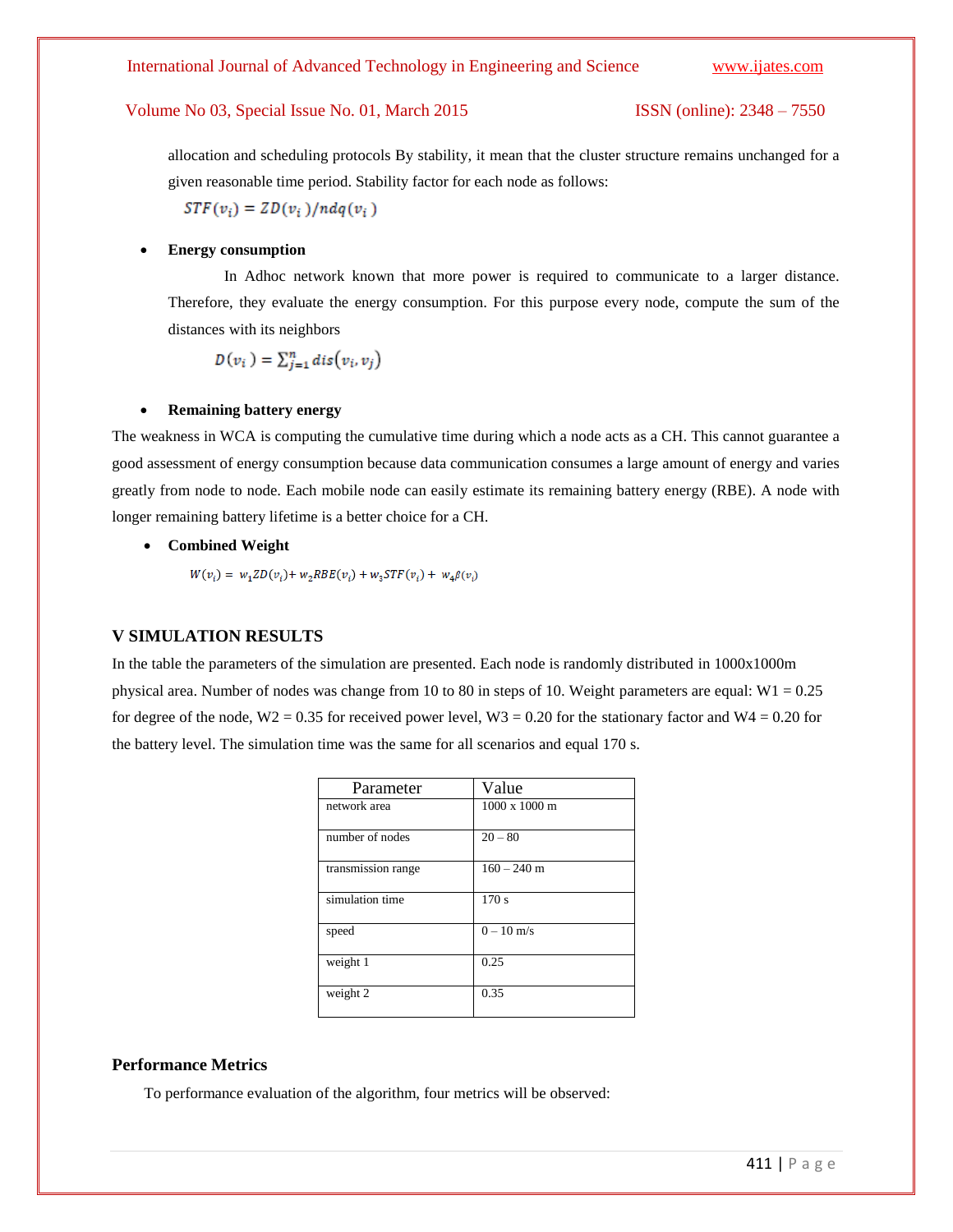- The average number of created clusters versus transmission range,
- The average number of created clusters versus number of nodes,









**Fig 5.3 Neighbor node estimation**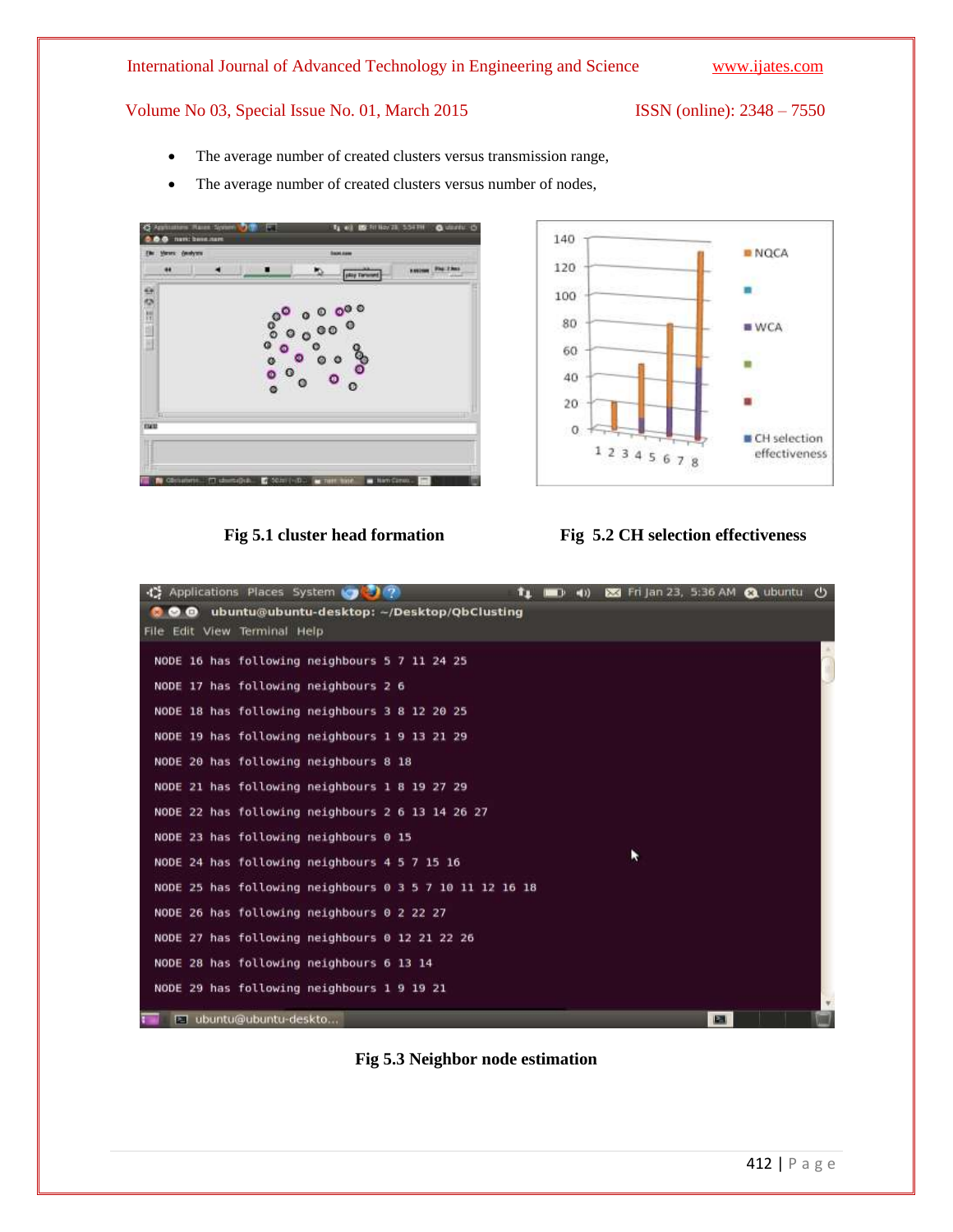|                                                    | Applications Places System to 7100          |  |  |  |  | L۳ | டன<br><b>The William</b> |   |               | 85 Frijan 23, 5:37 AM @ ubuntu () |  |
|----------------------------------------------------|---------------------------------------------|--|--|--|--|----|--------------------------|---|---------------|-----------------------------------|--|
| $\bullet$ $\bullet$                                | ubuntu@ubuntu-desktop: -/Desktop/QbClusting |  |  |  |  |    |                          |   |               |                                   |  |
| File Edit View Terminal Help                       |                                             |  |  |  |  |    |                          |   |               |                                   |  |
| Remaining Energy of Node 1 is: 941.54279569004734  |                                             |  |  |  |  |    |                          |   |               |                                   |  |
| Remaining Energy of Node 2 is: 057.12201214027313  |                                             |  |  |  |  |    |                          |   |               |                                   |  |
| Remaining Energy of Node 3 is: 989.69148346919246  |                                             |  |  |  |  |    |                          |   |               |                                   |  |
| Remaining Energy of Node 4 is: 994.88468501928992  |                                             |  |  |  |  |    |                          |   |               |                                   |  |
| Remaining Energy of Node 5 is: 986.14803098807613  |                                             |  |  |  |  |    |                          |   |               |                                   |  |
| Remaining Energy of Node 6 is: 987.56170150055459  |                                             |  |  |  |  |    |                          | ÷ |               |                                   |  |
| Remaining Energy of Node 7 is: 991.04730569254377  |                                             |  |  |  |  |    |                          |   |               |                                   |  |
| Remaining Energy of Node 8 is: 993.40857664142959  |                                             |  |  |  |  |    |                          |   |               |                                   |  |
| Remaining Energy of Node 9 is: 990.60164755430424  |                                             |  |  |  |  |    |                          |   |               |                                   |  |
| Remaining Energy of Node 10 is: 980.65475260409517 |                                             |  |  |  |  |    |                          |   |               |                                   |  |
| Remaining Energy of Node 11 is: 966.84672062534435 |                                             |  |  |  |  |    |                          |   |               |                                   |  |
| Remaining Energy of Node 12 is: 054.16510603372539 |                                             |  |  |  |  |    |                          |   |               |                                   |  |
| Remaining Energy of Node 13 is: 993.53407400713161 |                                             |  |  |  |  |    |                          |   |               |                                   |  |
| Remaining Energy of Node 14 1s: 994.13655608774343 |                                             |  |  |  |  |    |                          |   |               |                                   |  |
|                                                    | FT ubuntu@ubuntu-deskto                     |  |  |  |  |    |                          |   | <b>Burnet</b> |                                   |  |

### **Fig 5.4 Calculation pf Remaining energy of the nodes**

|            |             | Applications Places System to               |  |  |  |  |  | LΠ | EDI | <b>Section</b> |  |              | Fri jan 23, 5:38 AM @ ubuntu C) |  |
|------------|-------------|---------------------------------------------|--|--|--|--|--|----|-----|----------------|--|--------------|---------------------------------|--|
|            | <b>CED</b>  | ubuntu@ubuntu-desktop: -/Desktop/QbClusting |  |  |  |  |  |    |     |                |  |              |                                 |  |
|            |             | File Edit View Terminal Help                |  |  |  |  |  |    |     |                |  |              |                                 |  |
|            |             | Node 0 : weak node & intermediate zone      |  |  |  |  |  |    |     |                |  |              |                                 |  |
| Node $1 +$ |             | strong node & excellent zone                |  |  |  |  |  |    |     |                |  |              |                                 |  |
|            |             | Node 2 : weak node & intermediate zone      |  |  |  |  |  |    |     |                |  |              |                                 |  |
| Node 3 :   |             | strong node & excellent zone                |  |  |  |  |  |    | ۰   |                |  |              |                                 |  |
|            |             | Node 4 : border node & risqued zone         |  |  |  |  |  |    |     |                |  |              |                                 |  |
|            |             | Node 5 : weak node & intermediate zone      |  |  |  |  |  |    |     |                |  |              |                                 |  |
|            |             | Node 6 : border node & risqued zone         |  |  |  |  |  |    |     |                |  |              |                                 |  |
|            |             | Node 7 : weak node & intermediate zone      |  |  |  |  |  |    |     |                |  |              |                                 |  |
|            |             | Node B : border node & risqued zone         |  |  |  |  |  |    |     |                |  |              |                                 |  |
|            |             | Node 9 : border node & risqued zone         |  |  |  |  |  |    |     |                |  |              |                                 |  |
|            |             | Node 10 : weak node & intermediate zone     |  |  |  |  |  |    |     |                |  |              |                                 |  |
|            |             | Node 11 : border node & risqued zone        |  |  |  |  |  |    |     |                |  |              |                                 |  |
|            |             | Node 12 : border node & risqued zone        |  |  |  |  |  |    |     |                |  |              |                                 |  |
|            |             | Node 13 : weak node & intermediate zone     |  |  |  |  |  |    |     |                |  |              |                                 |  |
|            | <b>Ford</b> | ubuntu@ubuntu-deskto                        |  |  |  |  |  |    |     |                |  | <b>STATE</b> |                                 |  |

### **Fig 5.5 Identification of Node Quality**

### **VI CONCLUSION**

This work proposes to use node priority and zone range in the clustering algorithm. Thereby cluster stability and energy consumption will be improved. These proposed schemes overcome some inefficiencies detected in WCA and other similar clustering algorithms. It was shown that the performance of our proposed clustering algorithm is similar to the best well-known algorithms, such as the WCA.